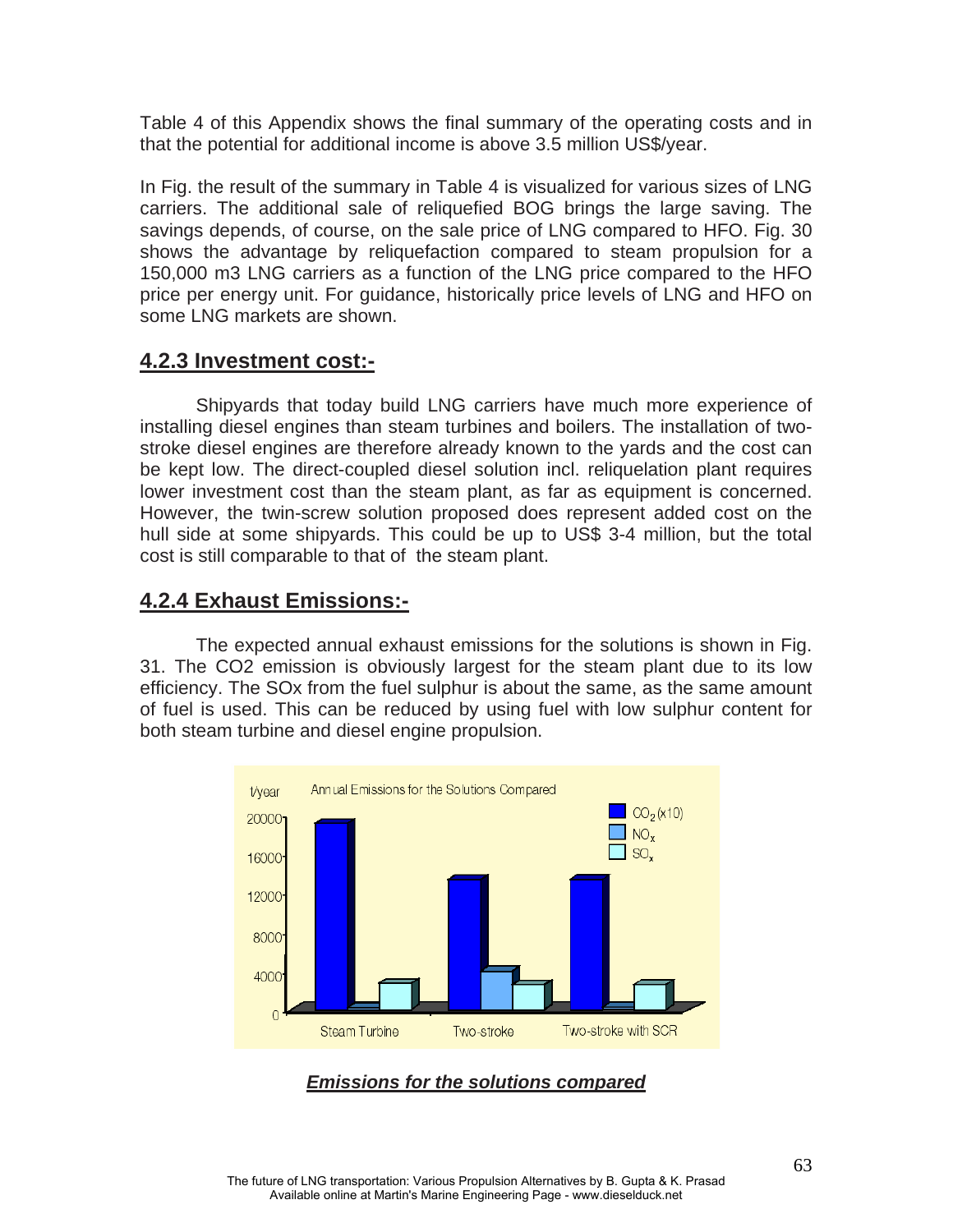The proposed diesel solution complies with the IMO limits for NOx emissions and is therefore without any NOx abatement. However, the NOx can, if needed, be reduced to any level by Selective Catalytic Reduction.

## **4.2.5 What's Special In It-A Comparative Analysis :-**

As mentioned in the introduction, the purpose of making electronic engines is focused around the virtues related to "ensuring fuel injection and rate, as well as exhaust valve timing exactly when and as desired". With respect to the exhaust valve movement, this means changing the 'cam length', as illustrated in Fig. by simply changing the point in time of activating the ELVA valve.



*Fig. 24: Exhaust Valve Timing*

This can be used to control the energy to the turbocharger, both during steady and transient load conditions.

.



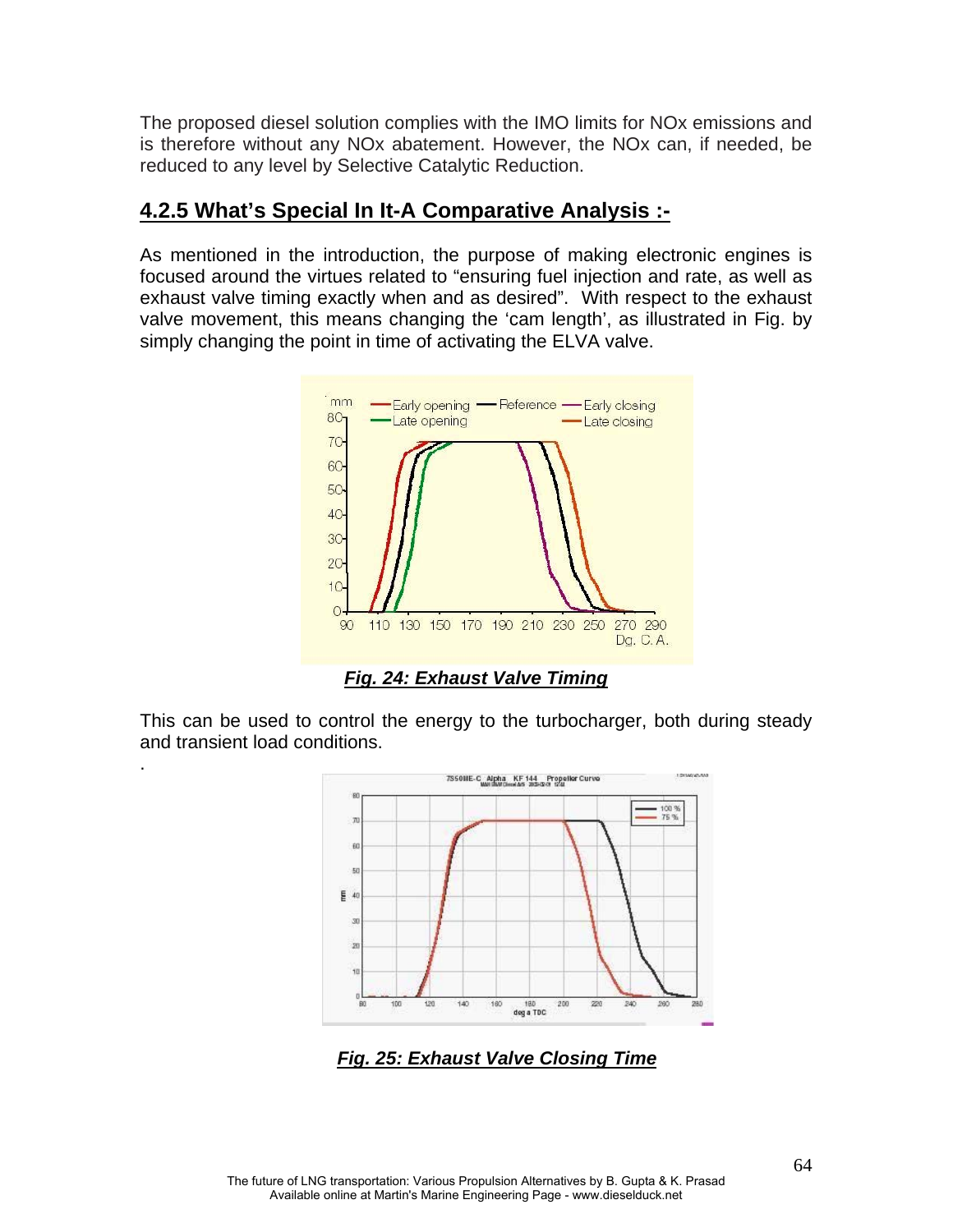Smoke-free acceleration is a natural benefit apart from SFOC optimization at any load. Fig. 25 gives an illustration of how already a 'different cam length' was implemented on the 7S50ME-C engine in Frederikshavn for 100% load vs. 75% load

Thanks to the multitude of possibilities with the ELFI, the proportional valve controlling the servo oil pressure to the fuel oil pressure booster, not only the fuel oil 'cam length', but also the 'cam inclination and angle' and even the number of activations per stroke can be varied for the fuel oil injection. Fig. 26 illustrates different profiles demonstrated during testing of the 7S50ME-C.



*Fig. 26: Injection Profiles*

The double injection profile is specially tailored for a significant reduction of NOx emissions as referred to later (see Fig. 32). Fig. 27 shows the selected injection rate on that engine at 75% load, compared with what it would have been with a fixed cam.



The resulting heat release, see Fig. is the reason for selecting a more intensive injection.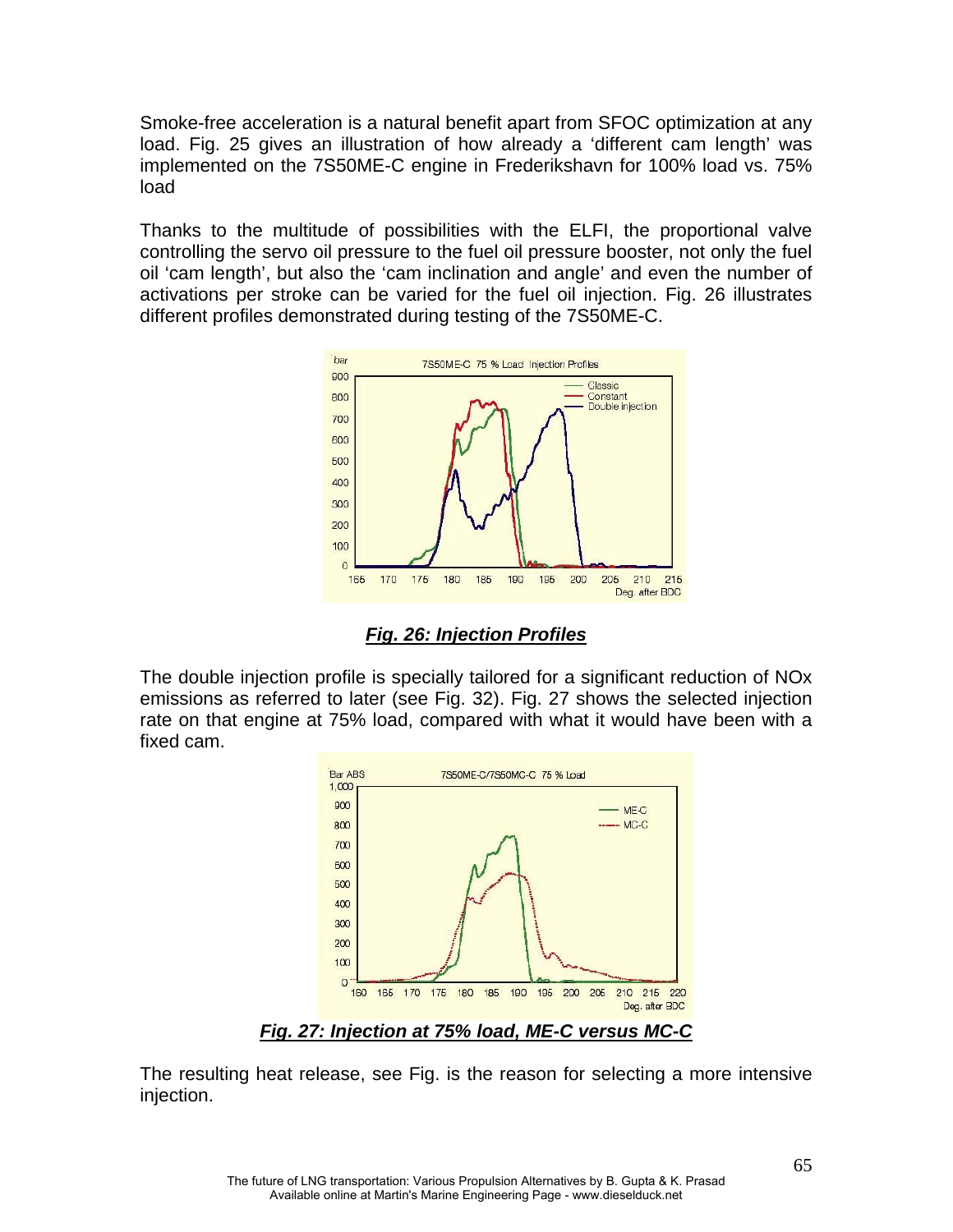

 *Fig. 28: Heat Release at 75% load, ME-C versus MC-C*

A better heat release mirrors a better fuel consumption, also because the pmax is higher, see Fig. Such data could of course also be realised on a



*Fig. 29: Cylinder Pressures at 75% load, ME-C versus MC-C*

mechanical engine, but not while at the same time maintaining the ability to perform at 100% load. In the low end of the load scale, the possibility for controlling the timing and rate of injection gives the possibility to demonstrate stable running down to 10% of MCR-rpm, i.e. 13 rpm against a water brake only. This could be even more stable against a propeller eliminating the need for stopand-go operation through channels and canals and making ME engines particularly suitable for shuttle tankers and lightering vessels, as well as for vessels with greatly varying load profile. General performance curves for the ME-C and MC-C engines are shown in Fig. 30. The lower part load fuel consumption is achieved by raising the pmax over the whole load range.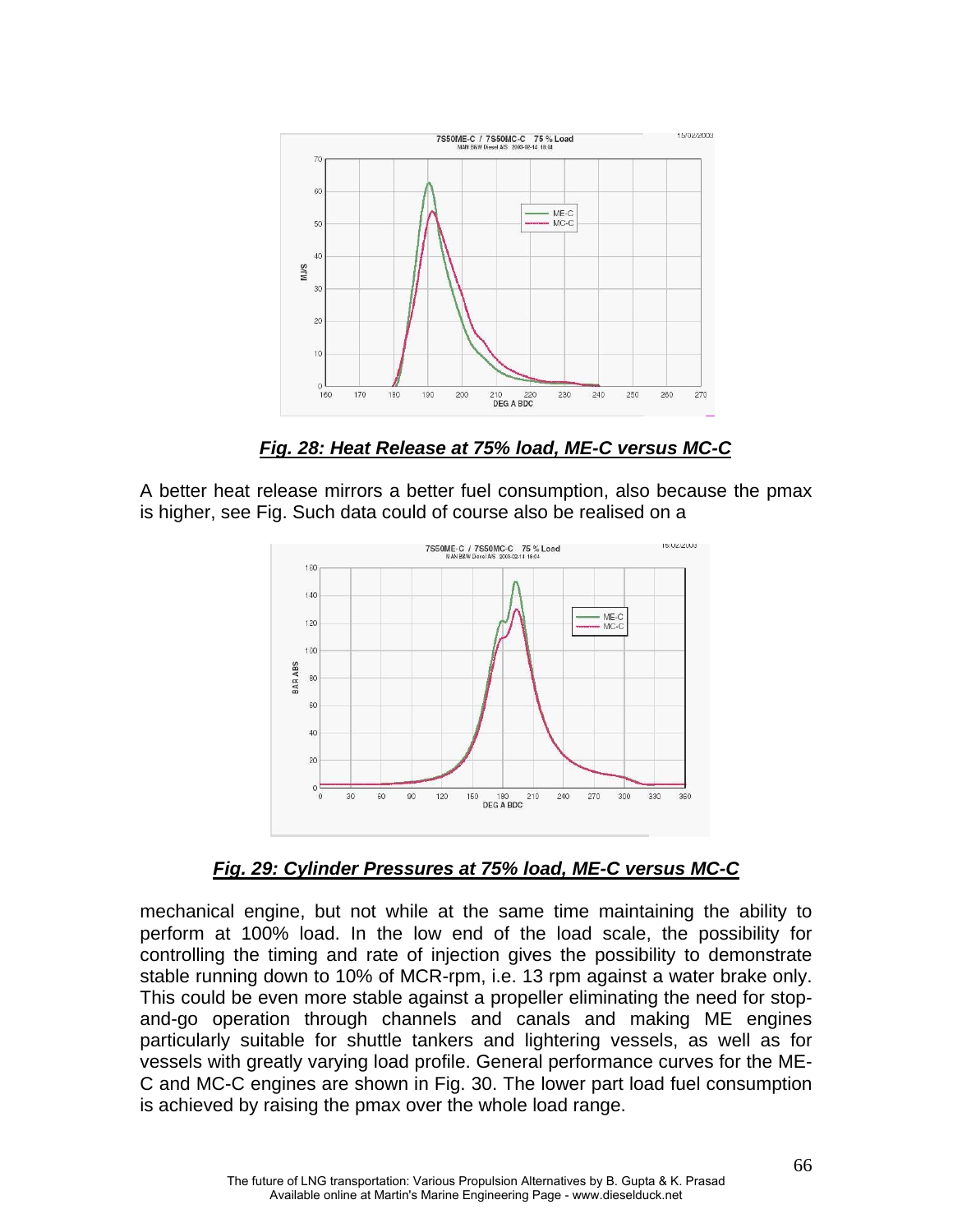

#### *Fig. 30: Performance Curves, ME-C versus MC-C*

In order to avoid too high difference between pmax and pcomp, also this pressure is raised by timing control. As also illustrated, the lower SFOC comes at a price in that the NOx increases. For this reason, the first two modes to be incorporated in the control system of the ME engine, as standard, are the 'fuel economy mode' and the 'low-NOx' mode. Fig. 31 illustrates the coagency between SFOC, NOx, and pmax/Pcomp for the two modes.



 *Fig. 31: Performance Curves, Economy versus low-NOx*

It goes without saying that an ME-C engine will comply with IMO's NOx cap also in the fuel economy mode.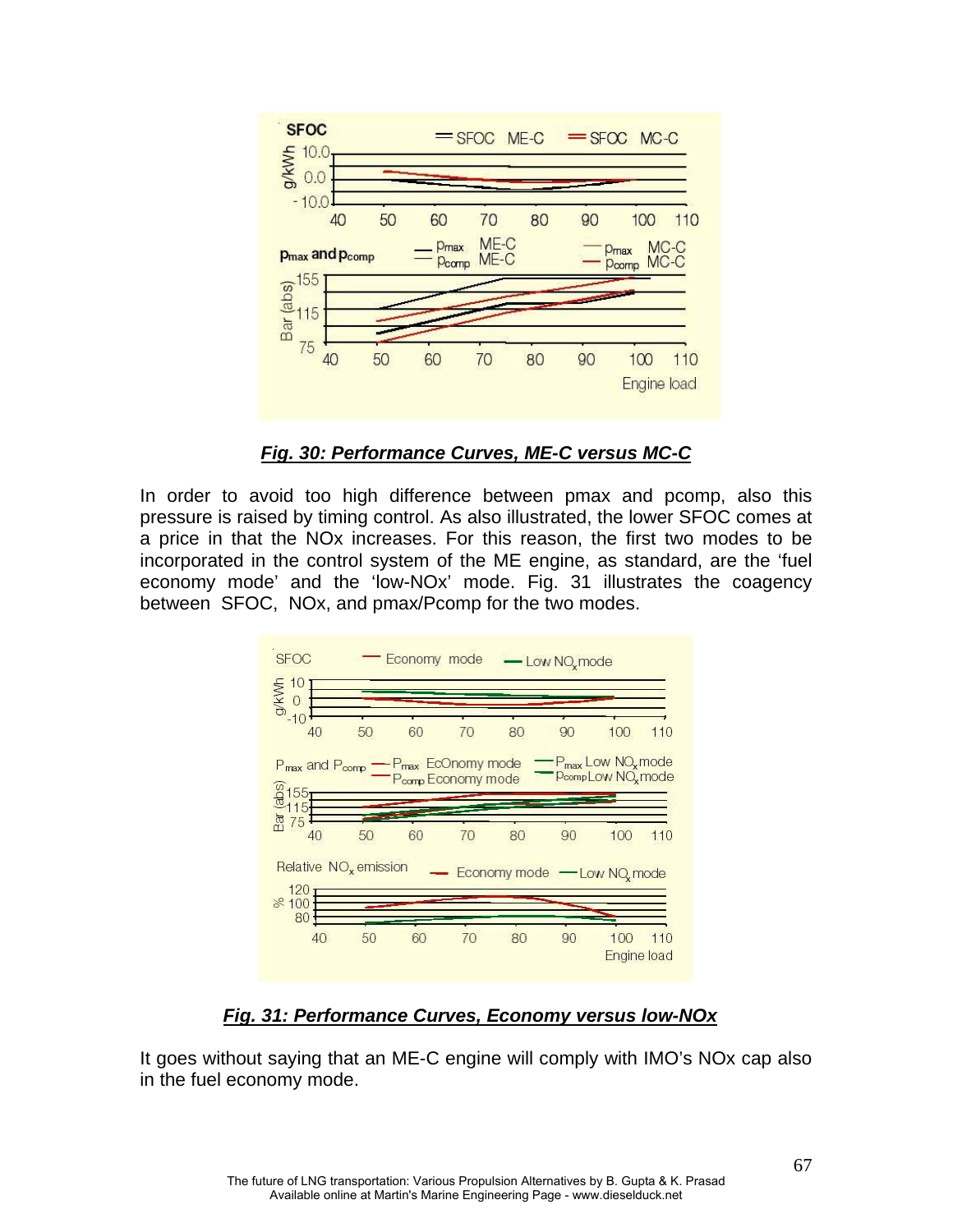The low-NOx mode is intended for areas where lower than IMO NOx limits do or will apply. The change from one mode to the other is a matter of seconds only and, of course, is done while running, as illustrated in Fig.



*Fig. 32: 7S50ME-C – 75% load*

# **4.2.6 Reduced Fuel Consumption**

- Fuel injection characteristics can be optimised at a large number of load conditions whereas a conventional engine has to be optimised for the guaranteed load, typically at 90–100 % MCR.
- Constant pmax in the upper load range can be achieved by a combination of fuel injection timing and variation of the compression ratio (the latter by varying the timing of closing the exhaust valve). Due to this, the maximum pressure can be kept constant over a wider load range without overloading the engine, leading to SFOC reductions at part-load.
- Monitoring of the cylinder pressures ensures that the load distribution among the cylinders and the individual cylinder's firing pressure can be kept up to as new standard, maintaining the as new performance over the lifetime of the engine.

# **4.2.7 Operational Safety & Flexibility**

The ME engine's crash stop and reverse running performance are improved because the timing of exhaust valves and fuel injection is optimal for all engine operation scenarios.

 $\checkmark$  Faster acceleration of the ME engine is possible because the scavenge air pressure can be increased faster than normal opening the exhaust valve earlier during acceleration.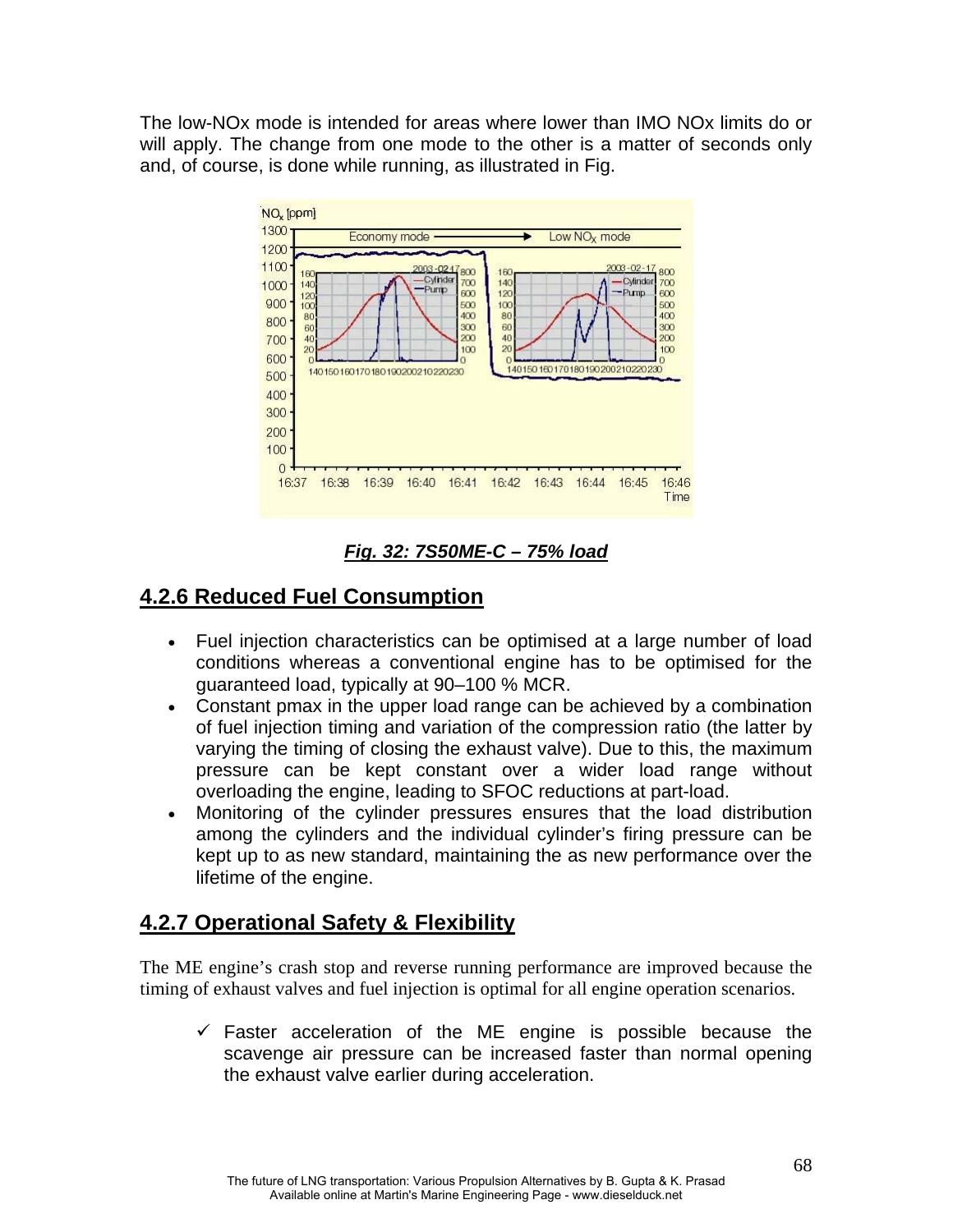- $\checkmark$  Dead slow running and slow steaming are improved significantly as the minimum rpm are 10–12 % of the MCR level, and dead slow running is more regular because the combustion is improved thanks to the electronic control of the fuel injection.
- $\checkmark$  The control system of the ME engine includes an on-line overload protection system, which ensures that the engine complies with the load-diagram and is not overloaded in the event that the propeller becomes too heavy running as a result of fouling of the hull and resistance from wind and waves.

# *4.2.8 Flexibilty Regarding Exhaust Gas Emission*

The ME engine can be run in different modes, viz. The »Limited exhaust gas emission« mode and the »Low fuel oil consumption« mode.

- Smoke emission at low load is improved.
- The Alpha Lubricator, which is a computer controlled cylinder lubricator system with intermittent lubrication, enables a reduction in the lube oil dosage.
- Less weight: approximately 3 t/cyl. for a 600- mm-bore engine.

The ME engine range has proved to be very successful since its introduction. The first ME engine was put into service on the 37,500 dwt chemical tanker *M/T Bow Cecil* **(Odfjell, Norway)**. This engine, a 6L60MC/ME, has performed as desired for more than 16,000 hours. The ME range of engines is available from the 4S50ME-C through to the worlds most powerful ME engine, the 14K108ME-C.The advantages of the ME-C range of engines are quite comprehensive, as seen below:

### **4.2.9 Advantages :-**

- Lower SFOC and better performance parameters thanks to variable electronically controlled timing of fuel injection and exhaust valves at any load
- Appropriate fuel injection pressure and rate shaping at any load
- \* Improved emission characteristics, with lower NOx and smokeless operation
- $\div$  Easy change of operating mode during operation
- Simplicity of mechanical system with well proven traditional fuel injection technology familiar to any crew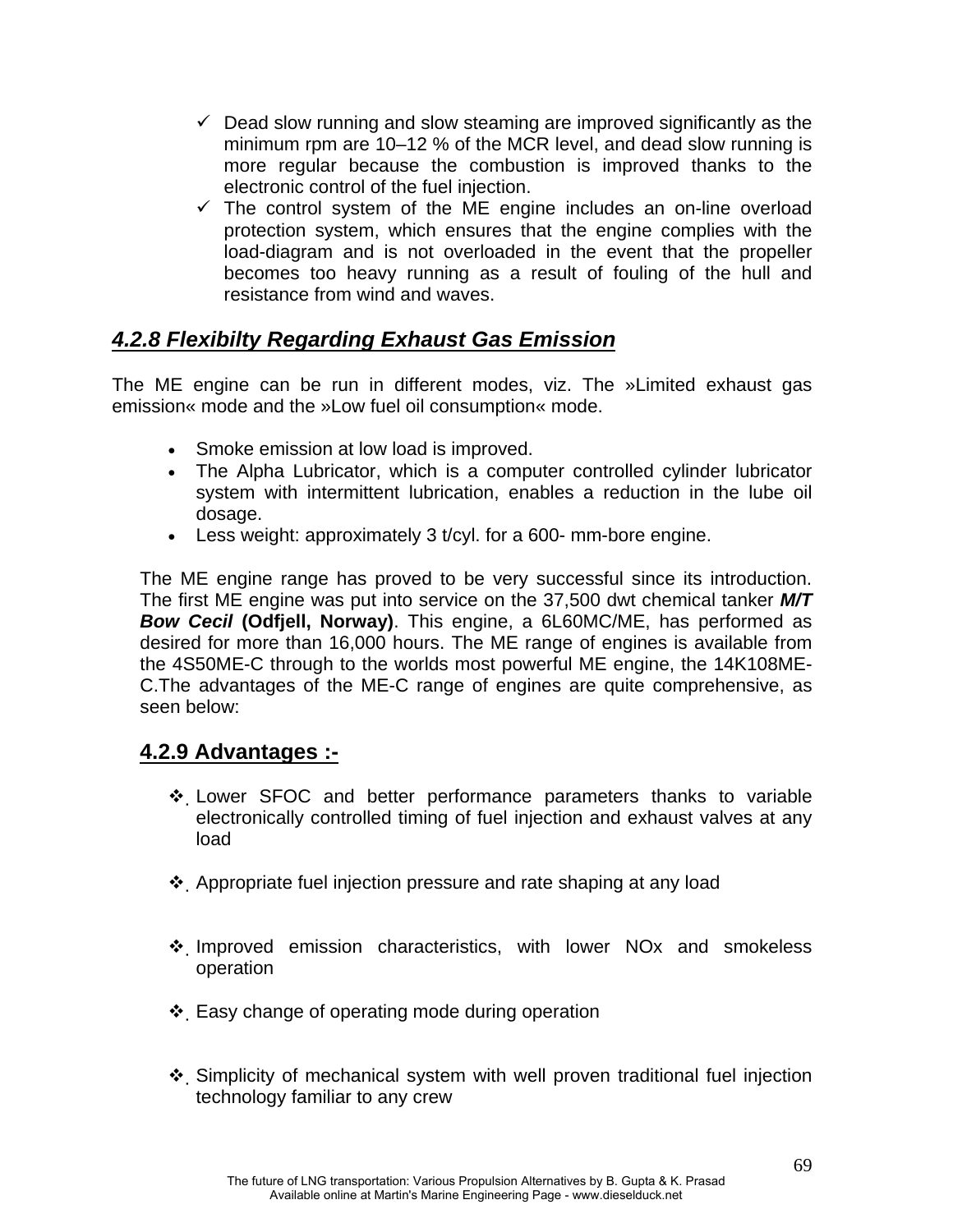- \* Control system with more precise timing, giving better engine balance with equalized thermal load in and between cylinders
- System comprising performance, adequate monitoring and diagnostics of engine for longer time between overhauls
- Lower rpm possible for manoeuvring
- Better acceleration, astern and crash stop performance
- Integrated Alpha Cylinder Lubricators
- Up-gradable to software development over the lifetime of the engine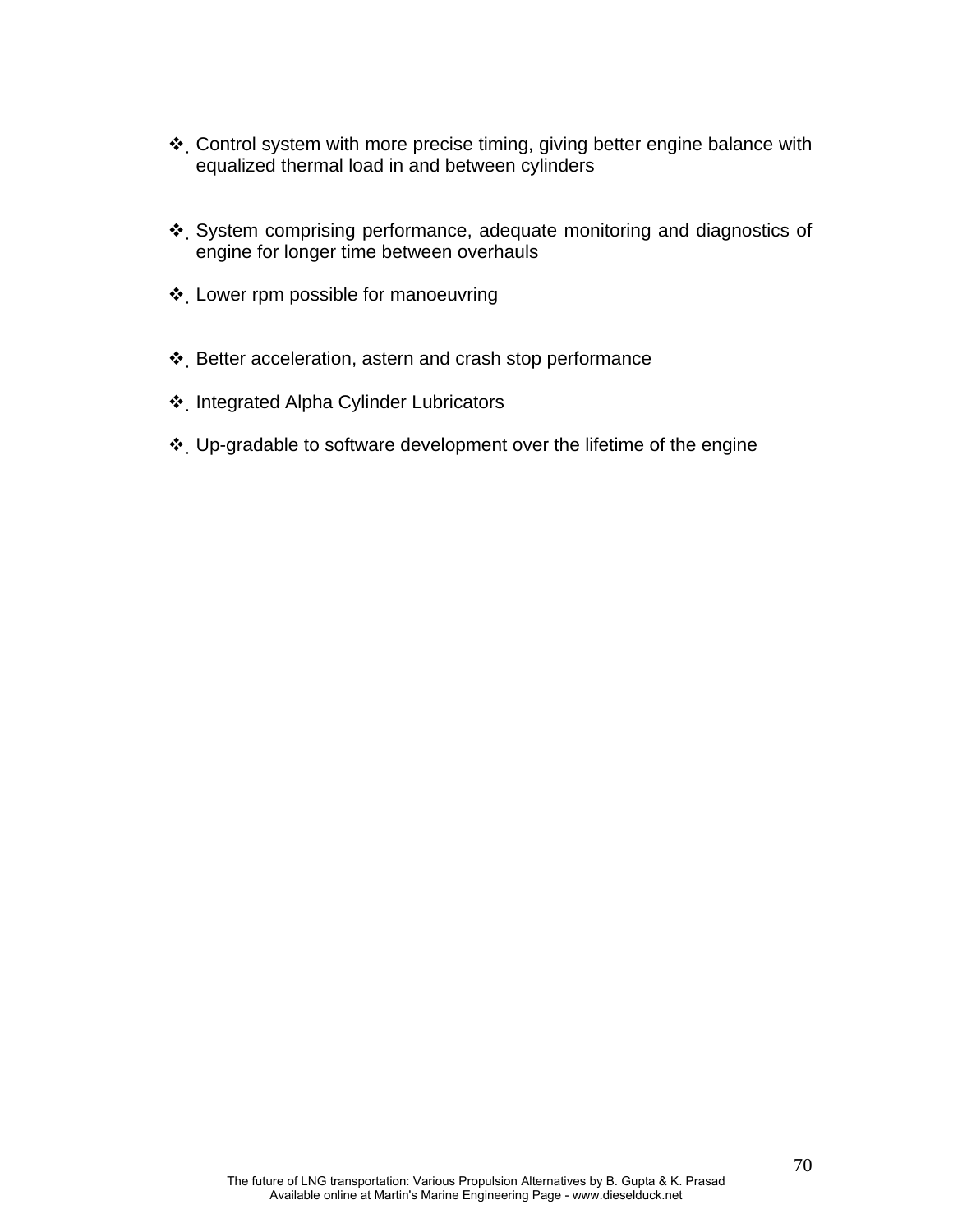# *CHAPTER 5*

# *DUAL FUEL DIESEL-ELECTRIC PROPULSION*

The dual fuel engine is basically a normal 4 stroke diesel which can utilize natural gas as fuel. The gas is injected into the air intake and a small amount of diesel is added in the combustion chamber to ignite the gas / air mixture. In addition to running on gas, dual-fuel engines can run on MDO. When running on MDO, the dual-fuel engine acts as a normal diesel engine.



Fig. 4 - Dual-fuel engine working principle (gas mode)

In case the supply of gas is interrupted, the dual-fuel engine automatically transfers to diesel mode, without loss of engine power or speed. The transfer from diesel to gas mode is carried out fully-automatic on demand and is possible within one revolution of the engine.

The system is extremely environment friendly. When using LNG as fuel there is very little NOx, no SOx and no particle emissions. The reduction of CO2 emissions totals approximately 100,000 mt per year compared to a standard steam-driven LNG carrier.

The Dual fuel engines are four-stroke engines which can be run alternatively in gas mode or liquid-fuelled diesel mode. In gas mode it runs as a lean-burn engine according to the Otto cycle. Ignition is initiated by injecting a small amount of diesel oil (pilot fuel), giving a high-energy ignition source for the main fuel gas charge in the cylinder. The 'micro-pilot' injection system uses less than 1 % of nominal fuel energy input. In liquid fuel mode the this engine works just like any diesel engine, utilising a traditional jerk pump fuel injection system. Transfers between the two operating modes take place without interruption in power supply. With a lean fuel mixture it is possible to achieve good engine characteristics regarding efficiency and emissions. However, at higher loads the useful operating window between knocking and misfiring is very narrow. Accordingly, electronic control of gas admission and pilot injection is employed in the DF engines to regulate the combustion process individually for each cylinder. Accurate control ensures that combustion stays within the operating window and has optimal performance for all cylinders under all conditions as the gas quality, ambient temperature etc. vary.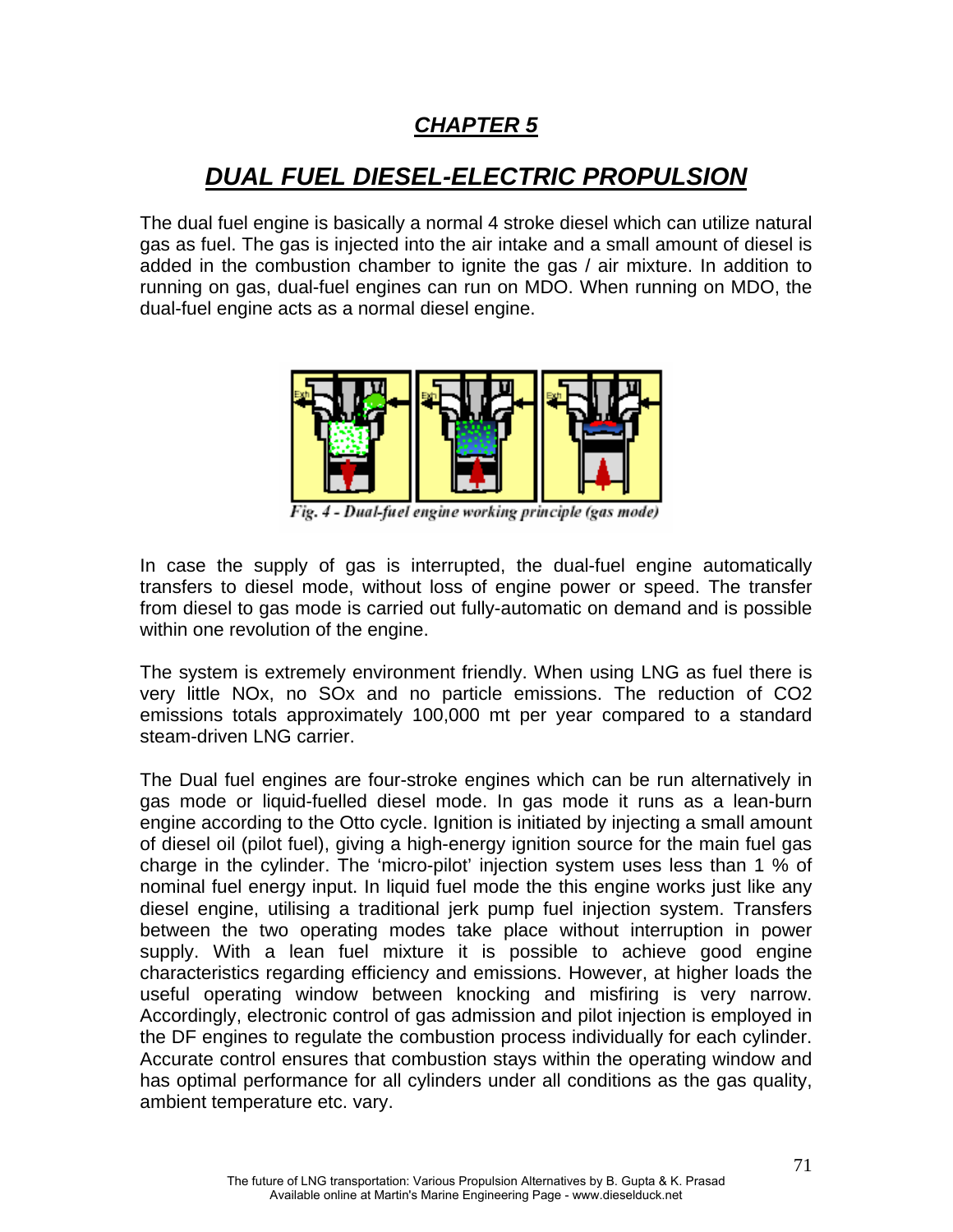LNG cargo boil-off is a very good fuel for the DF engines. The only considerable variation in the gas composition, however, is the nitrogen content such that the energy content of the boil-off gas is lower than that of pure methane. The nitrogen content in the LNG vapour can be as much as 30 % in volume especially at the beginning of the laden voyage. This is not a problem for DF engines as they can run on such a gas mixture at their nominal output without de-rating.



Electric propulsion system for LNG carriers

## **5.1 AZIPOD PROPULSION - Electric Marine Propulsion:-**

Azipod is a podded propulsion system, azimuthing through 360°C, cruising ahead of competition in the 5MW to 30MW class. It incorporates an electric motor mounted directly on an extremely short propeller shaft. The motor drives a fixed-pitch propeller. The motor is controlled by a frequency converter which produces full nominal torque, smooth and stepless, in either direction over the entire speed range, including standstill. The propeller rpm can be optimized according to the varying hydrodynamics of each project.

## **5.2 CRP AZIPOD PROPULSION - High-Efficiency Contra-Rotating Propulsion System**

Contra-rotating propulsion (CRP) means there are two propellers on the same line rotating in different directions - an Azipod is installed in place of a normal rudder, aligned downstream of the main propeller. The secondary propeller utilizes the remaining energy from the rotating water leaving the forward propeller.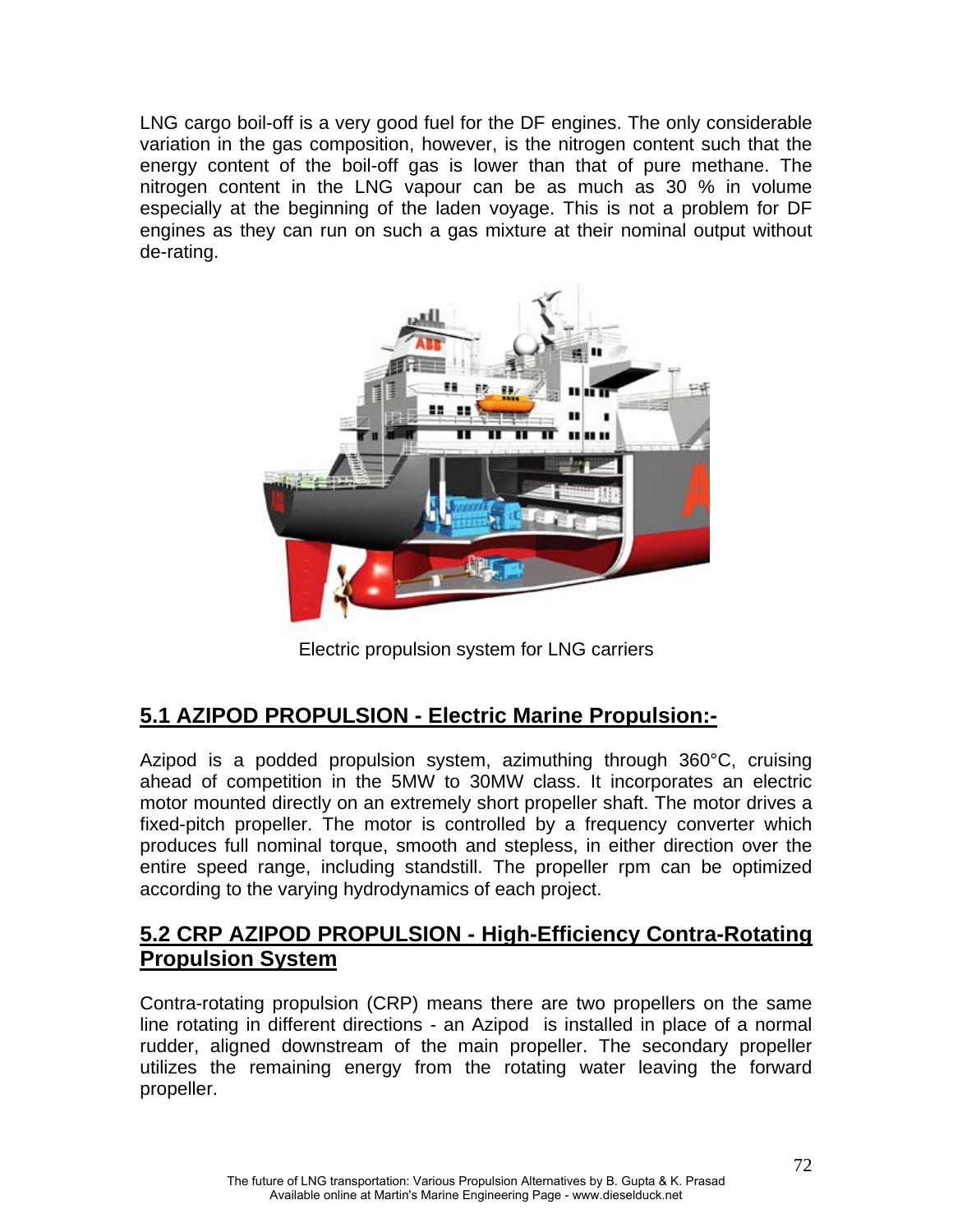

Each Azipod® propulsion system is individually designed and optimized to achieve maximum performance.



The system encompasses several unique advantages, resulting in the best hydrodynamic efficiency in the industry. Gains in efficiency are achieved by applying the CRP principle, dividing the load over two propellers and through utilization of the preferred single-skeg hull form.

Enhancing propulsion efficiency up to 15%, the CRP Azipod® propulsion system will have a big impact on vessel construction for ship types such as RoPax, ULCS and tankers.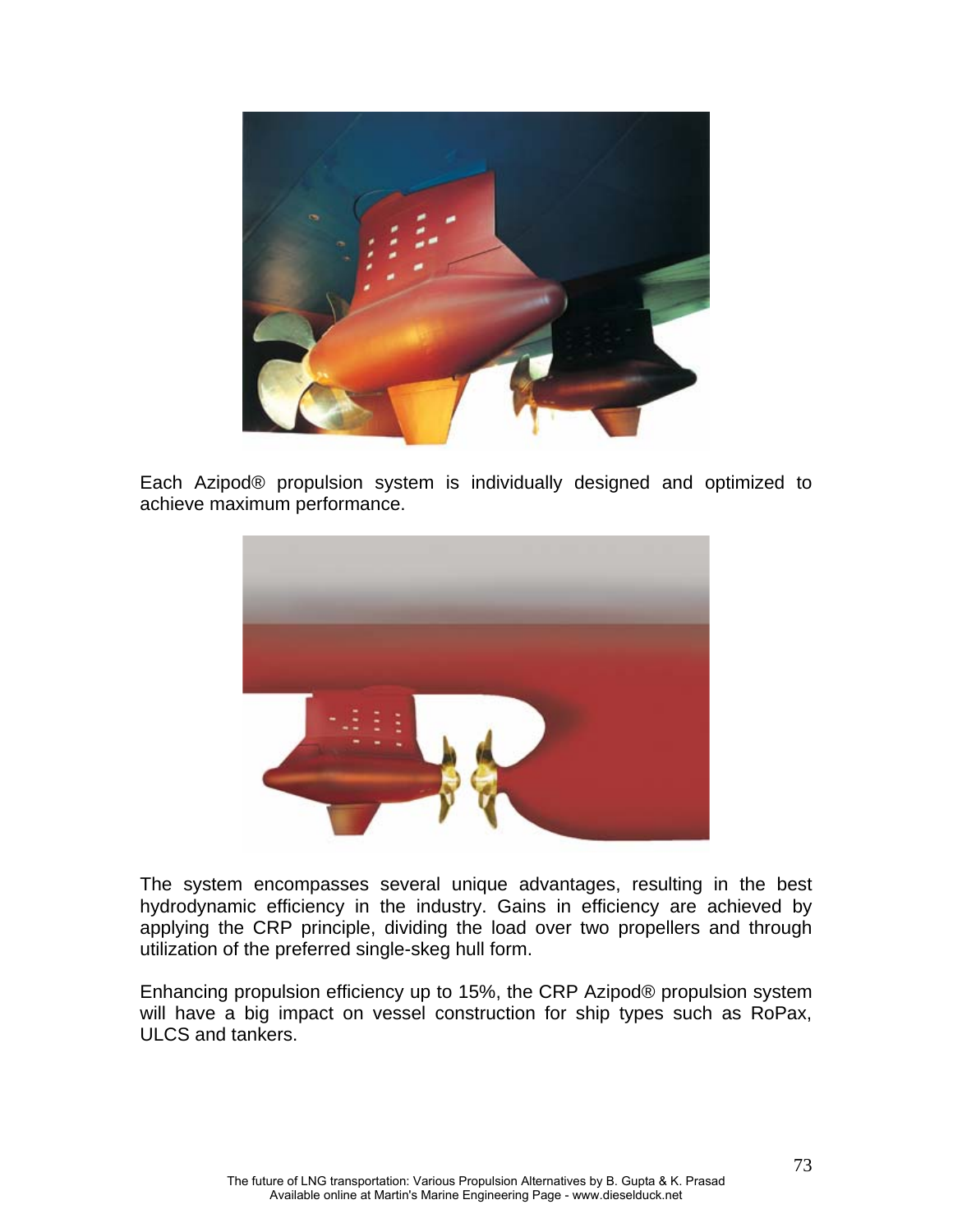### **5.3 COMPACT AZIPOD® PROPULSION - Marine Electric Thruster System:-**

The Compact Azipod® is a electric thruster solution for smaller vessels, is standardized and modular, with high performance and low operating costs. The system is produced in five sizes from 0.5MW to 4.2MW and is available in propulsion and azimuthing thruster versions.



System construction is straightforward, consisting of a Propulsor Module and a Steering Module, providing unlimited azimuthing angels. The Propulsor Module incorporates an ultra-efficient permanent magnet synchronous motor with a fixedpitch propeller mounted directly to the motor shaft. The compact motor is directly cooled by surrounding seawater, allowing for a simple mechanical construction and a slim pod with superb hydrodynamics.

## **5.4 First large size dual fuel electric carrier:-**

Oslo, Norway ? December 12th, 2003 ? Chantiers de l´Atlantique, ALSTOM Group, has awarded ABB Marine a contract to supply the electric propulsion system for a new 153.000 m3 LNG carrier, owned by Gaz de France. The vessel will be built in France by Chantiers de l´Atlantique and delivered in 2005.

This propulsion systems meet stringent safety, reliability, and cost efficiency requirements, as demanded by leading ship owners and gas charters.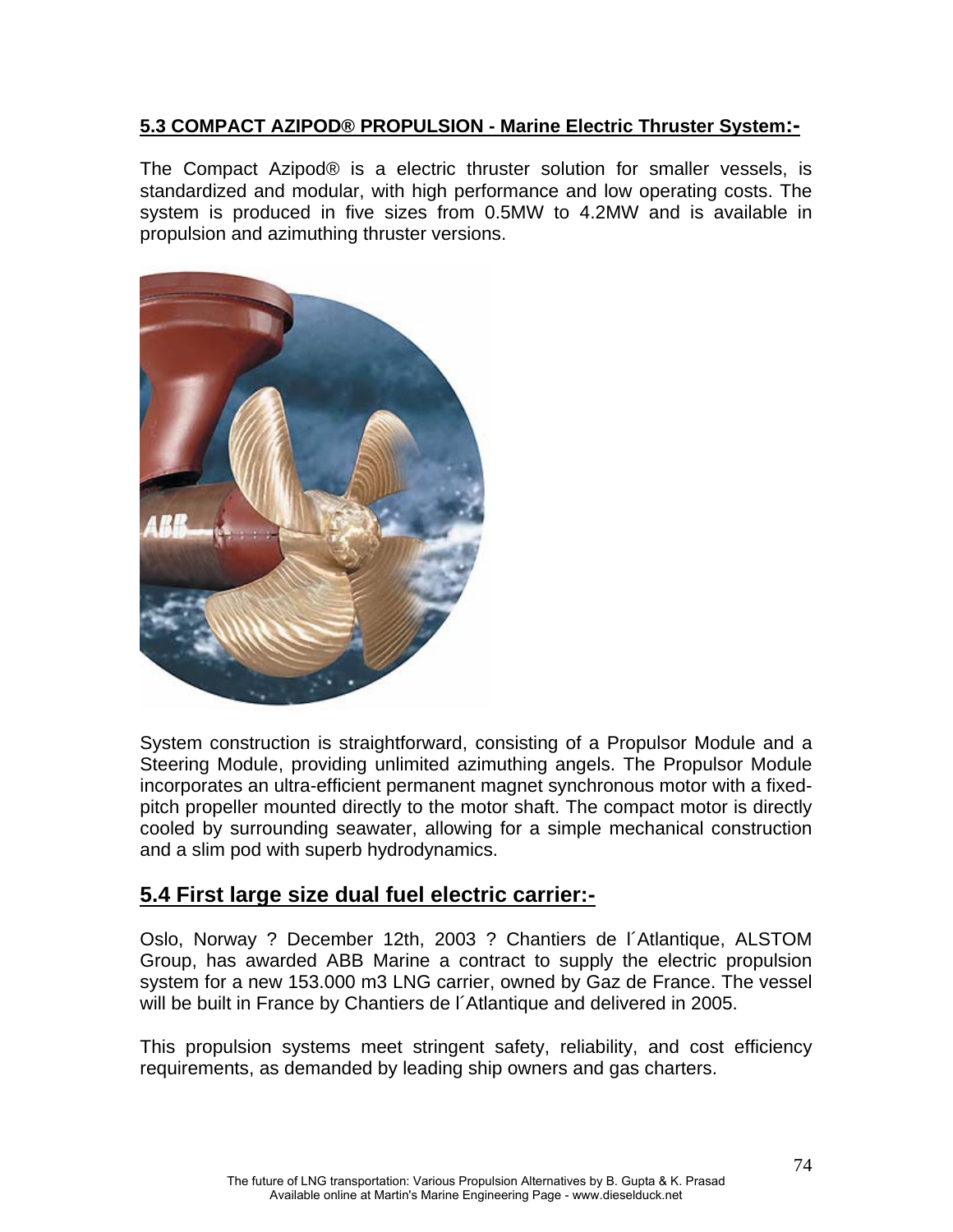Increased worldwide utilization and transportation of LNG has initiated several studies to explore alternatives to conventional steam turbine propulsion. For LNG carriers, electrical propulsion provides the highest overall efficiency and benefits for ship builders and for operators of the ship.

To the new Gaz de France LNG carrier, a complete propulsion drive system in a redundant electrical configuration is provided. The delivery will include medium speed propulsion motors of a total of 28 MW, medium-voltage frequency converters (ABB ACS 6000), and a propulsion control system.

The frequency converters use the Direct Torque Control (DTC) technology, a genuine motor control method developed. The converter technology gives improved performance and controllability of the propulsion system compared to alternative methods, and a simpler electrical power system without harmonic filters.



**Figure 2: Diagram of Diesel-Electric Propulsion** 

The diagram of the system is shown in fig. 2. Four diesels provide electrical power for the main propulsion motors and the other electrical consumers. This gives a high flexibility between different operating modes. The total power installed is less than for any other propulsion alternative because of this flexibility. As the diesels are producing electricity, an in-line arrangement of shaft/gearbox/engine is not necessary. So the diesels can be arranged on a higher deck, thus reducing engine room space demand. The layout offers multiple redundancy, apart from the shafting and the gearbox. Even in the event that two diesels should fail, or one electric motor is out of use, the ship would be able to sail at about 75% of its design speed. An LNGC of about 145,000 m<sup>3</sup> with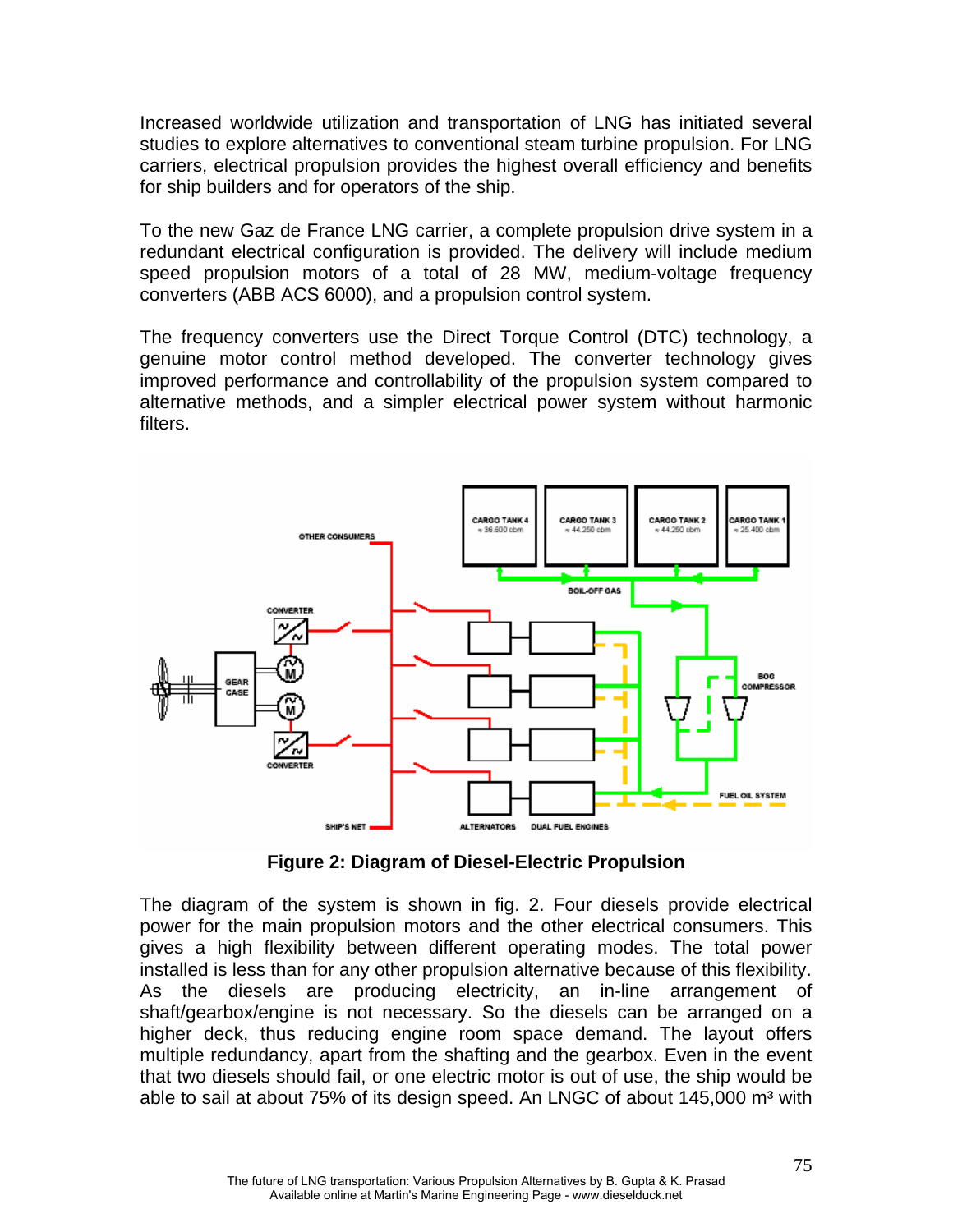diesel-electric propulsion will be able to take about  $5000 \text{ m}^3$  more cargo than a steam-driven ship with same overall dimensions.

The number and size of these sets of course largely depends on the ship size and speed, but also on the envisaged operating philosophy. An LNG carrier with a cargo capacity of some 150'000 m3 will typically require one six- and three twelve cylinder engines. An LNG carrier with a cargo capacity of 200'000 m3 will typically require two six- and four nine-cylinder engines, and a ship of 250'000 m3 cargo capacity will do with two six- and four twelve-cylinder dual-fuel engines. The generated electric power is fed to an electric drive fairly similar to those used on contemporary cruise ships. Two 'high-speed' electric propulsion motors drive a fixed-pitch propeller through a reduction gear. Twin 'low-speed' electric motors mounted on the same shaft can be selected to drive the propeller without assistance of a gearbox alternatively. For the larger ships, twin screw arrangements can be selected without significantly increasing the complexity of the machinery installation.

## **5.5 Advantages:-**

.

The main advantages of electric propulsion are:

- $\triangleright$  Reduced lifecycle cost by improving the operational economy with reduced fuel consumption and maintenance cost
- $\triangleright$  Increased payload through efficient modularization and flexible location of machinery components
- ¾ Safety and reliability with improved manoeuvrability, high redundancy and standardized proven technology
- $\triangleright$  Environmental benefits from lower fuel consumption and emissions resulting from constant speed engine operation with optimized loading and high efficiency
- $\triangleright$  Better comfort for crew and passengers due to reduced vibration and noise
- $\triangleright$  High performance due to maximum torque at zero speed
- $\triangleright$  Flexible and easy installation compared to diesel mechanical systems

**Hence the main arguments in its favour are high fuel efficiency, safety, and flexible and efficient use of the installed machinery**. The selection of either single or twin screws has to be based on the operating profile and redundancy requirements specific for each project.

The main **disadvantages** of this system compared to the alternatives are the slightly higher initial costs and the small efficiency loss in the power generation process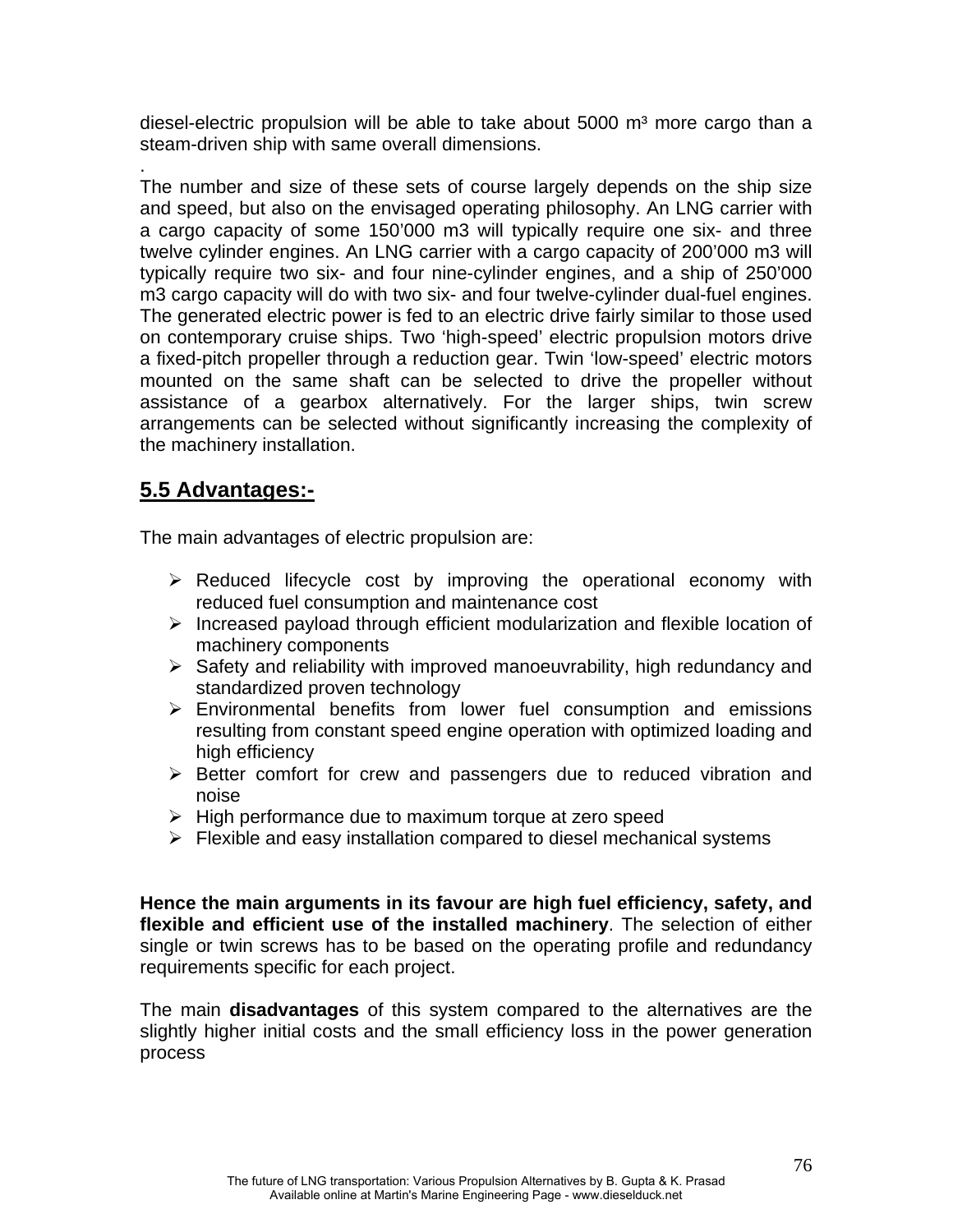# **5.6 Four generating sets:-**

The number of engines and the power output of each unit are determined by the shaft power needed and also by the degree of redundancy requested. Generally speaking on a typical 138,000 m3 ship with the need for some 34 MW total engine output, the power plant would consist of four generating sets. The maximum continuous output of these engines are 950 kW/cylinder at 500 or 514 rev/min (50 or 60 Hz respectively) and their thermal efficiency is as high as 48 %. Four engines provide some redundancy if one of the engines is out of service, and also flexibility for the different operating modes such as manoeuvring, waiting off ports, loading and unloading. Additionally, they allow flexible preventive maintenance at sea and during port calls, which is not the case with the steam plant or other single-engine alternatives.

# **5.7 High total efficiency:-**

Recent studies suggest that the most beneficial solution, both economically and environmentally, for topping up the energy available from boil-off gas is to use forced boil-off instead of diesel fuel oil. This solution, in combination with DFelectric propulsion, is economically very attractive in both installation and operating costs. **Recent evaluations in the industry have calculated annual savings in total operating costs of between 2.2 and 2.8 million USD compared with a traditional steam turbine** LNG carrier. As the dual-fuel engine is operated on low-pressure gas, below five bar at the engine inlet, the fuel gas compressor package is essentially similar (only two-stage instead of single-stage) to that already used in the current steam-powered fleet. **The main difference is that the total efficiency of the DF-electric plant is well above 40 % compared to less than 30 % for the steam plant. The difference is even greater in part-load operation.**

## **5.8 Outline of the DF-electric LNG carrier:-**

The DF-electric LNG carrier concept is designed for a single-screw vessel with four cargo tanks and a capacity of about 138,000 m3. The hull has a transom stern, a single-skeg aft body and a bulbous bow. The propulsion machinery and accommodation spaces are arranged in the stern part. The cargo machinery room is arranged separate from the accommodation space on the upper deck.

Two cargo tank system variants can be applied:

Membrane and spherical types. Both variants have a length bp of 275 m, breadth of 43 m and 48 m respectively, and design draught of 11 m. The main machinery consists of four nine-cylinder in-line W50DF dual-fuel engines, each driving an alternator. Each main engine develops 8550 kW at 514 rev/min, giving a total output of 34.2 MW. The main generators feed the ship's electrical network and,